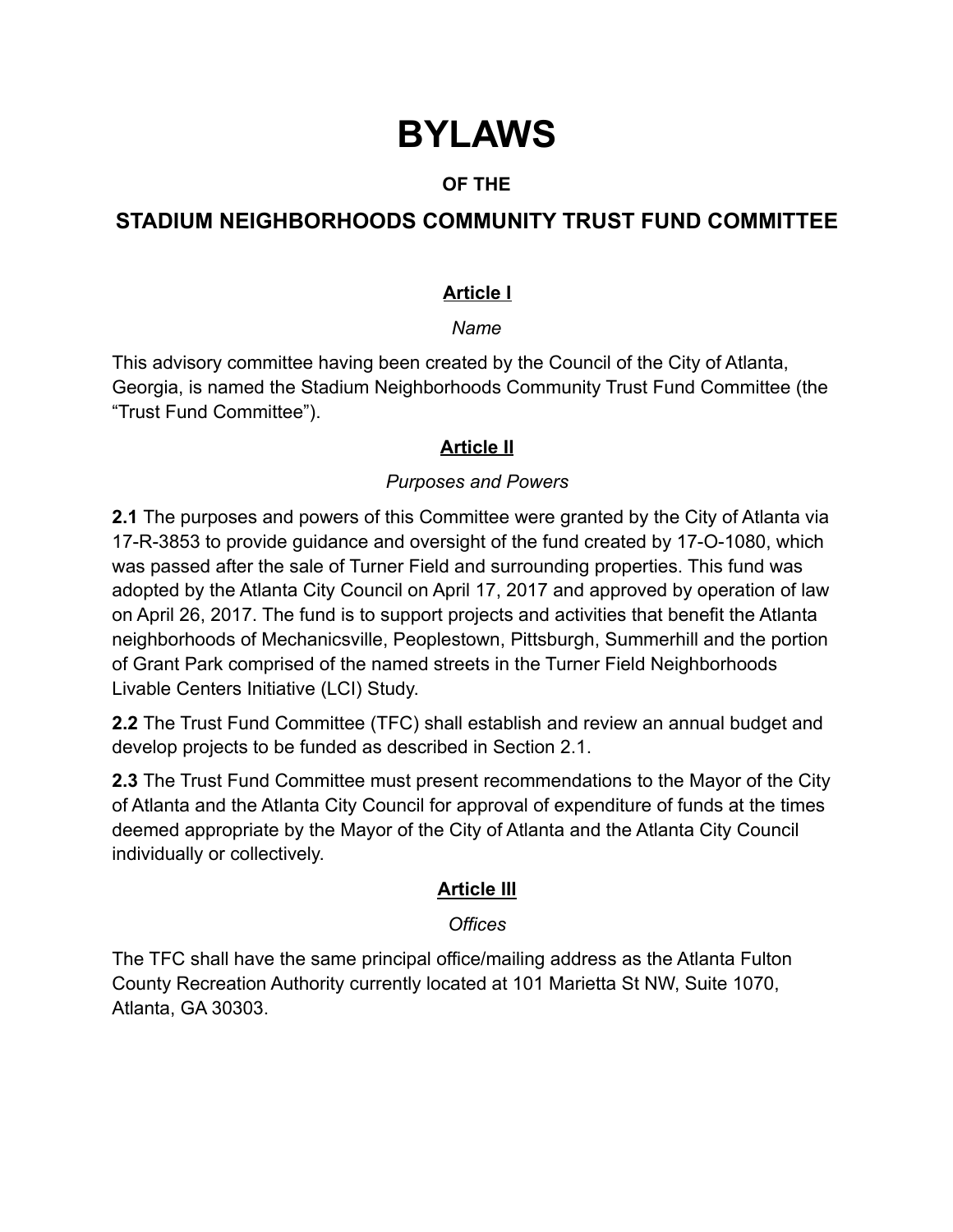# **Article IV**

#### *Membership and Compensation*

**4.1** *Committee Size and Member Qualification.* The Trust Committee shall consist of eleven (11) members (the "Members"). Membership on the Trust Fund Committee shall be limited to members who are residents of the impacted neighborhoods as defined by the geographic study area of the Stadium Neighborhoods LCI. This includes the neighborhoods of Mechanicsville, Peoplestown, Pittsburgh, Summerhill and the portion of Grant Park comprised of the streets named in the Turner Field Neighborhoods Livable Centers Initiative (LCI) Study.

**4.2** *Appointment of Members.* Five (5) members shall be appointed by the Mayor of the City of Atlanta. One of the Mayor's appointees shall be the Committee Chairperson, and this person shall be appointed by the Mayor. Four (4) members shall be appointed by the Atlanta City Council and of these appointees, one shall be the Vice-Chairperson. This person shall be appointed by the Atlanta City Council President. The remaining two (2) members of the Committee shall be appointed by the Community Benefits Coalition (CBC). A person currently holding public office shall not be a member of the TFC. This exception does not include officers of a local neighborhood association or Neighborhood Planning Unit.

**4.3** *Member's Term and Succession.* Each member shall serve a term of three years and may continue to serve until a successor is appointed. After any three year term, a member may be appointed to succeed his or herself for additional three year terms, if so duly appointed by the Mayor, City Council, or CBC. If, after a three year term has expired, any member may remain on the Trust Fund Committee until his or her successor has been duly appointed.

**4.4** *Compensation.* Each member shall be compensated \$50.00 (or any other amount deemed appropriate by the Atlanta City Council) for each oversight committee meeting which he or she attends. Attendance means that a member is present for a majority of the meeting, that is, more than half of the time the meeting was convened.

#### **Article V**

#### *Meetings of Members*

**5.1** *Regular and Special meetings*. Regular meetings of the Trust Fund Committee shall be held once each month as called by the Chairperson of the Trust Fund Committee at such dates, times, and places as he or she reasonably fixes. Special meetings of the Trust Fund Committee may be called by the Chairperson; Vice-Chairperson, if acting in the place of the Chairperson; or by any five (5) members of the TFC at such dates, times, and places as they shall reasonably fix.

**5.2** *Notice.* Notice of each meeting shall be given to each member of the TFC personally, electronically, by text, by mail or by telephone, by whomever shall call the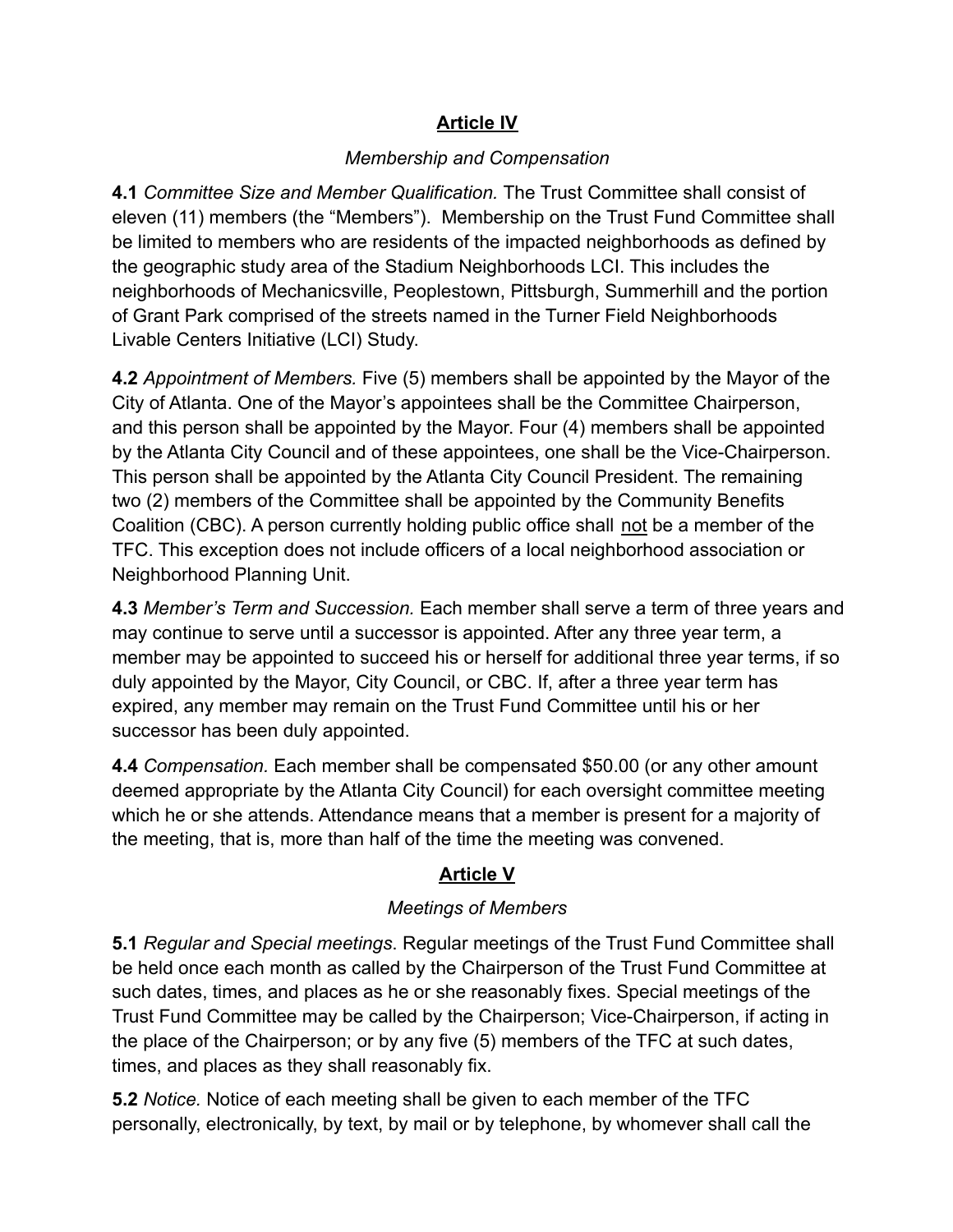meeting or by the Secretary of the TFC at the direction of whomever shall call the meeting. Notice must set forth the date, time, and place of the meeting and, if for a special meeting, also must set forth the purpose or business to be transacted at the meeting. Notice shall be given as much in advance of the meeting as shall be reasonable under the circumstances and as shall be required by law.

**5.3** *Waiver of Notice.* Attendance of a member at a meeting of the Members shall constitute a waiver of notice of such meeting and a waiver of any and all objections to the date, time and place of the meeting or the manner in which it has been called or convened. The requirement of notice is not waived if a member shall attend the meeting solely of the purpose of stating, at the beginning of the meeting, any such objection to the transaction of business.

**5.4** *Attendance; Quorum; Vote Required for Action.* At all meetings of the Members, a member may have his or her presence counted toward determination of the existence of a quorum and may participate by means of conference telephone or any other communications equipment which permits all persons participating in the meeting to hear each other. At all meetings of the Members, the presence of six (6) members eligible to vote shall be necessary and sufficient to constitute a quorum for the transaction of business. The vote of the majority of the members present and voting at any meeting at which there is quorum shall be the act of the TFC. Once a quorum has been established, no vacancy on the TFC shall impair the right of the quorum to act; and members at a meeting at which a quorum is present, may continue to transact business until adjournment, **notwithstanding withdrawal of enough members to leave less than a quorum.**

**5.5** *Presiding Officer.* The Chairperson of TFC, or in his or her absence, the Vice-Chairperson of the TFC, shall preside at all meetings of the Members and may appoint such assistants as he or she shall deem appropriate.

**5.6** *Minutes.* The minutes of the previous meeting shall be read near the beginning of each meeting of the Members and upon approval by the TFC, shall become the official minutes of the TFC. The Members shall have the right to waive the reading of the minutes.

**5.7** *Postponement; Adjournment.* If a quorum does not exist, a majority of the members present may postpone any meeting to another date, time or place. If a quorum does exist, a majority of the members present may adjourn any meeting to another date, time or place.

**5.8** *Parliamentary Authority.* The rules contained in the current edition of Robert's Rules of Order Newly Revised shall govern the TFC in all cases to which they are applicable and in which they are note inconsistent with the Bylaws and any special rules or order the TFC may adopt.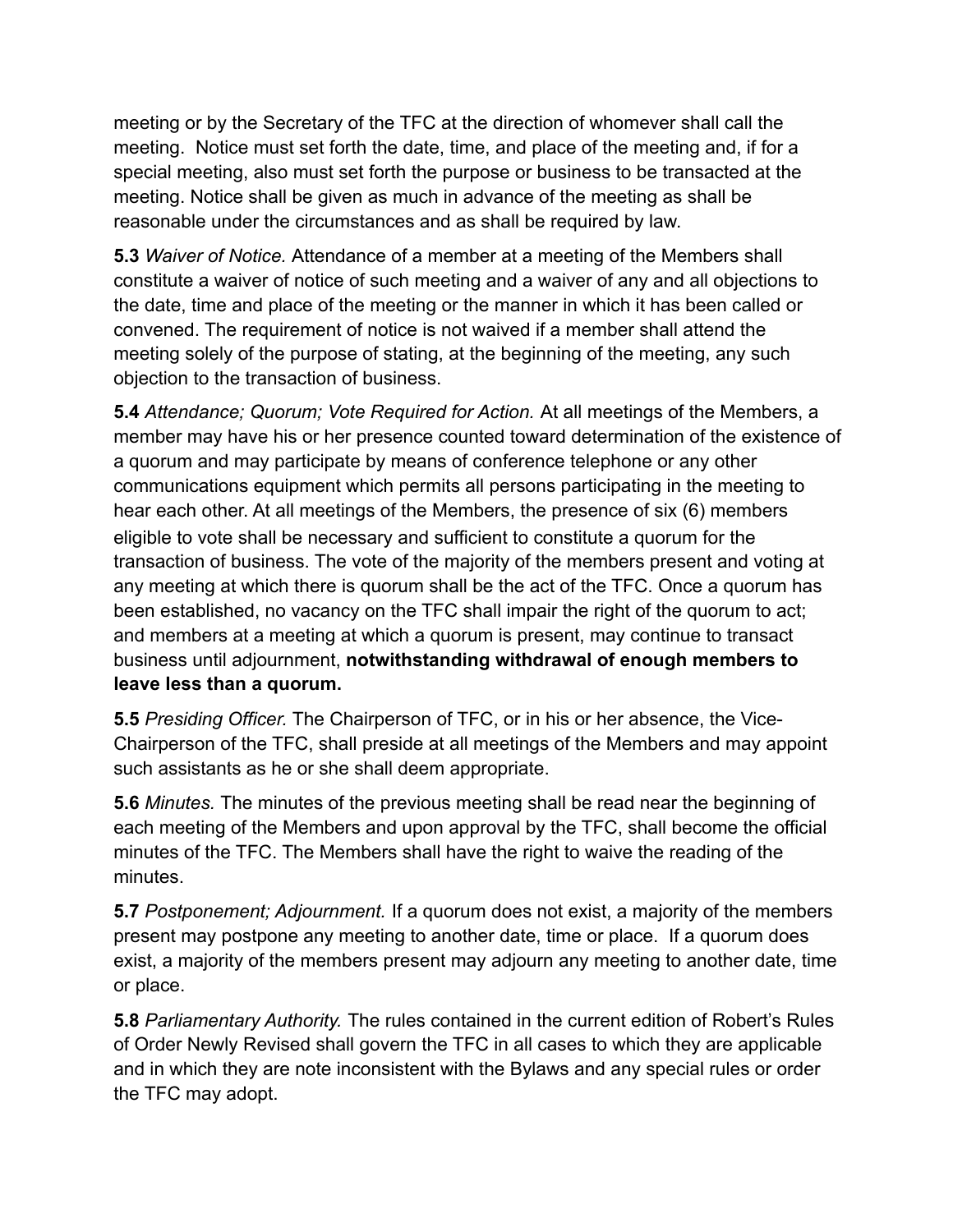**5.9** *Georgia Open Meetings Act.* All meetings of the Trust Fund Committee shall be held and noticed in accordance with the Georgia Open Meetings Act, OCGA § 50-14-1, et seq.

# **Article VI**

# *Officers*

**6.1** *Number; Election; Qualifications; Term; Voting Rights; Vacancies.* The TFC shall have a Chairperson, Vice-Chairperson, Secretary, Treasurer, Parliamentarian and such other officers as the TFC may deem appropriate for the efficient conduct of its business and affairs. The Chair and Vice-Chair of the TFC shall be duly appointed as outlined in Section 4.2, however the Secretary, Treasurer, and Parliamentarian shall be elected by the majority vote of the members of the TFC.

(a.) The election of Secretary, Treasurer, Parliamentarian, or other such office deemed appropriate for the efficient conduct of business, shall be held as needed to fill any such vacancy of these offices.

(b.) The term of office shall last the duration of the elected member's initial three year appointment to the TFC. At the end of the initial three year appointment, or subsequent appointment(s), such officer, shall again be required to be voted into office by the majority of the body and shall serve in office, the duration of any subsequent appointment(s).

**6.2** *Standard of Conduct.* The officers, or Members, of the TFC shall not engage in any business, employment, or transaction, or render services, or have contractual, financial or other private interests which are, or reasonably could appear to be, in conflict with the proper discharge of their official duties or which would tend to impair their independence and objectivity of judgment or action in the performance of their official duties.

**6.3** *Removal.* Any officer or member may be removed from office or the TFC, for failure to adhere to the forgoing standard of conduct, by majority vote of all the members at a meeting with respect to which notice of such purpose has been given. Any officer/member shall be deemed removed for, and effective on the date of, conviction of any felony or misdemeanor which involves an act of dishonesty or moral turpitude including, but not limited to, the following: taking of a false oath, making a false report, bribery, perjury, burglary, larceny, theft, robbery, extortion, forgery, counterfeiting, fraudulent concealment, embezzlement, fraudulent conversion, and misappropriation of funds.

**6.4** *Chairperson.* The Chairperson of the TFC shall be the chief executive officer of the TFC and shall have general and active management responsibility for the business and affairs of the TFC and in that capacity shall have the following powers and duties:

(a) To preside, when present, at all meetings of the Members of the TFC;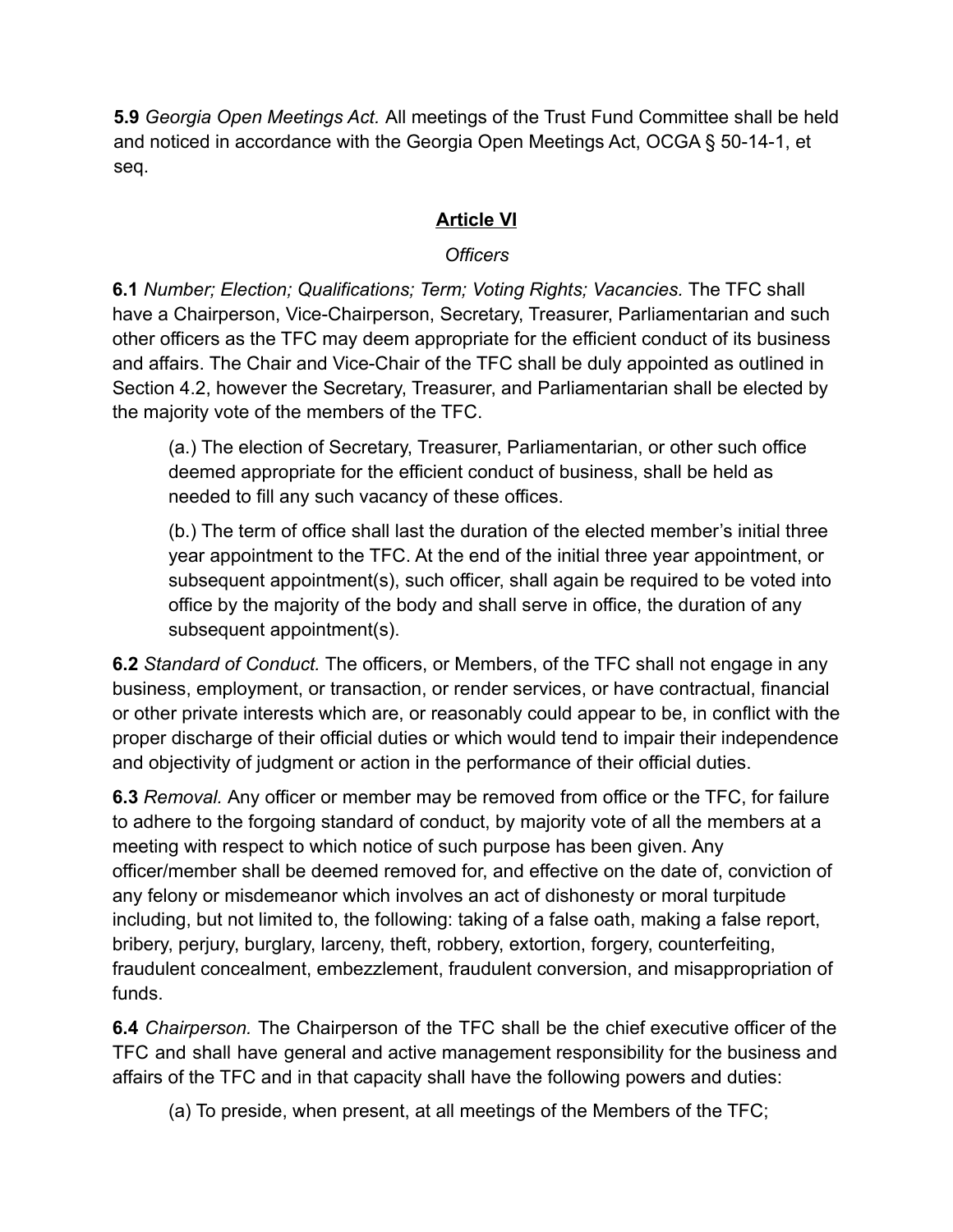(b) To see that all orders, resolutions and other action of the TFC are carried into effect;

(c) To execute in the name of the TFC all written instruments of every kind and character which the TFC or the law has authorized him or her to execute;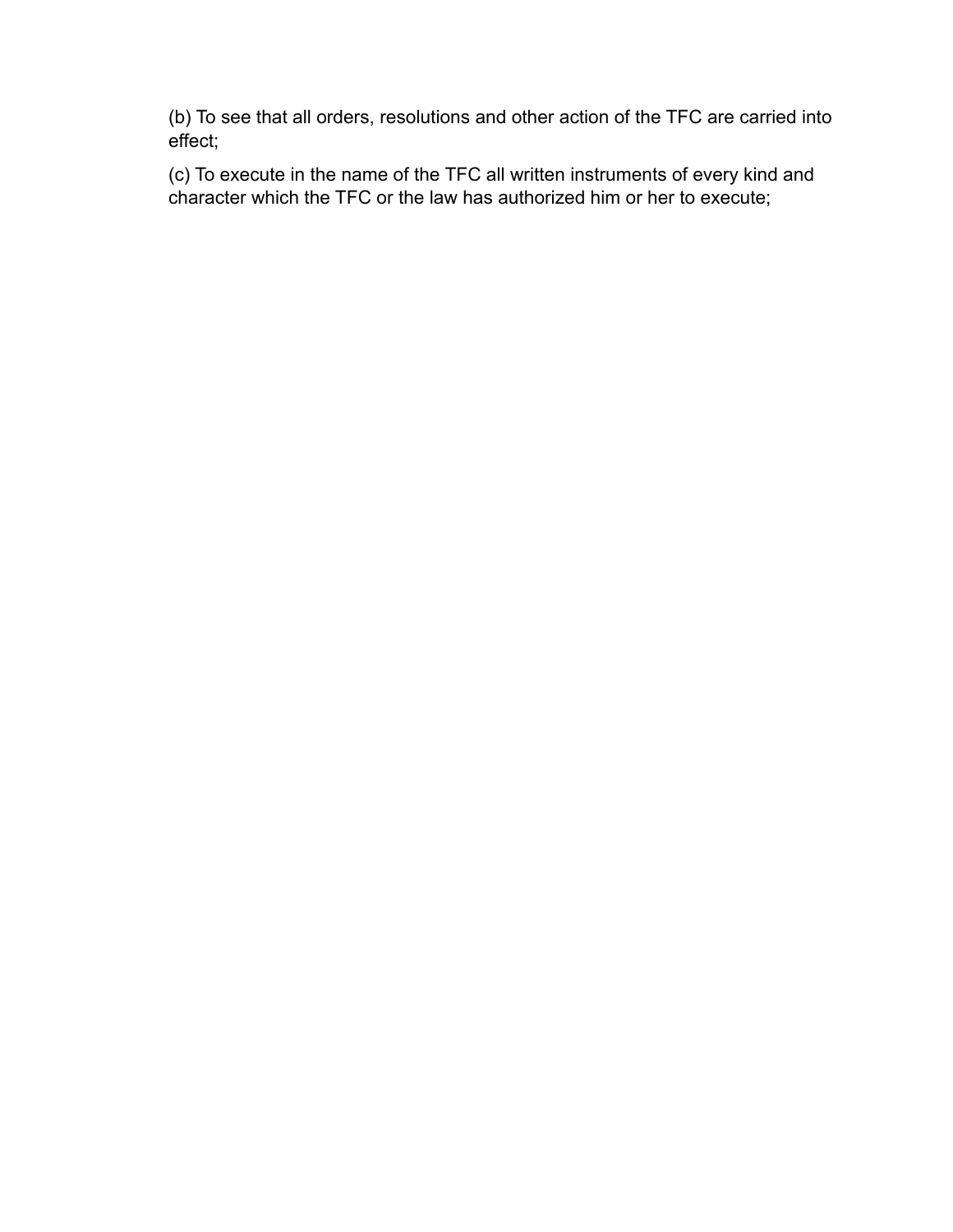(d) To approve and to forward to the Treasurer for payment, all bills for supplies and materials necessary for the promotion, operation and maintenance of the TFC and its land, facilities, equipment and services;

(e) To appoint the membership and the chairman of each committee of the Members of the TFC, if such committee is needed;

(f) To be ex officio member of each such committee of the Members of the TFC and to be chairperson of the Executive and Finance Committee;

(g) To report to the TFC from time to time all matters within his or her knowledge that should be brought to its attention in its best interests;

(h) To have such other powers and to perform such other duties as are incident to the office of Chairperson and as may be prescribed by these bylaws, the TFC or the law;

**6.5** *Vice-Chairperson.* The Vice-Chairperson of the TFC shall have the powers and shall perform the duties of the Chairperson, whenever the Chairperson, by reason of absence or disability is unable to act and whenever the Chairperson or the TFC so direct that he or she do so. He or she shall also have such powers and shall also perform such duties as may be prescribed by these bylaws, the TFC or the law.

**6.6** *Secretary.* The Secretary of the TFC shall have the following powers and duties:

(a) To be the custodian of the books, records and seal of the TFC;

(b) Count and retain ballots, if any, cast by the Members, and record the acts and proceedings in written minutes. A copy of the minutes shall be given to each member as soon as possible after the meeting and in any case, not less than five (5) days prior to the next meeting of the Members.

(c) To maintain a current list of the names, addresses and telephone numbers of the members and officers of the TFC;

(d) To maintain the list of member attendance after every meeting to determine compensation;

(e) To have such other powers and to perform such other duties as are incident to the officer of Secretary and as may be prescribed by these bylaws, the TFC or the law.

**6.7** *Treasurer.* The Treasurer of the Authority shall be the chief financial officer of the Committee and in that capacity shall have the following powers and duties:

(a) To deposit or cause to be deposited in the name of the TFC, all monies, securities and other valuable effects, in such banks, trust companies or other depositories as shall, from time to time, be designated by the TFC;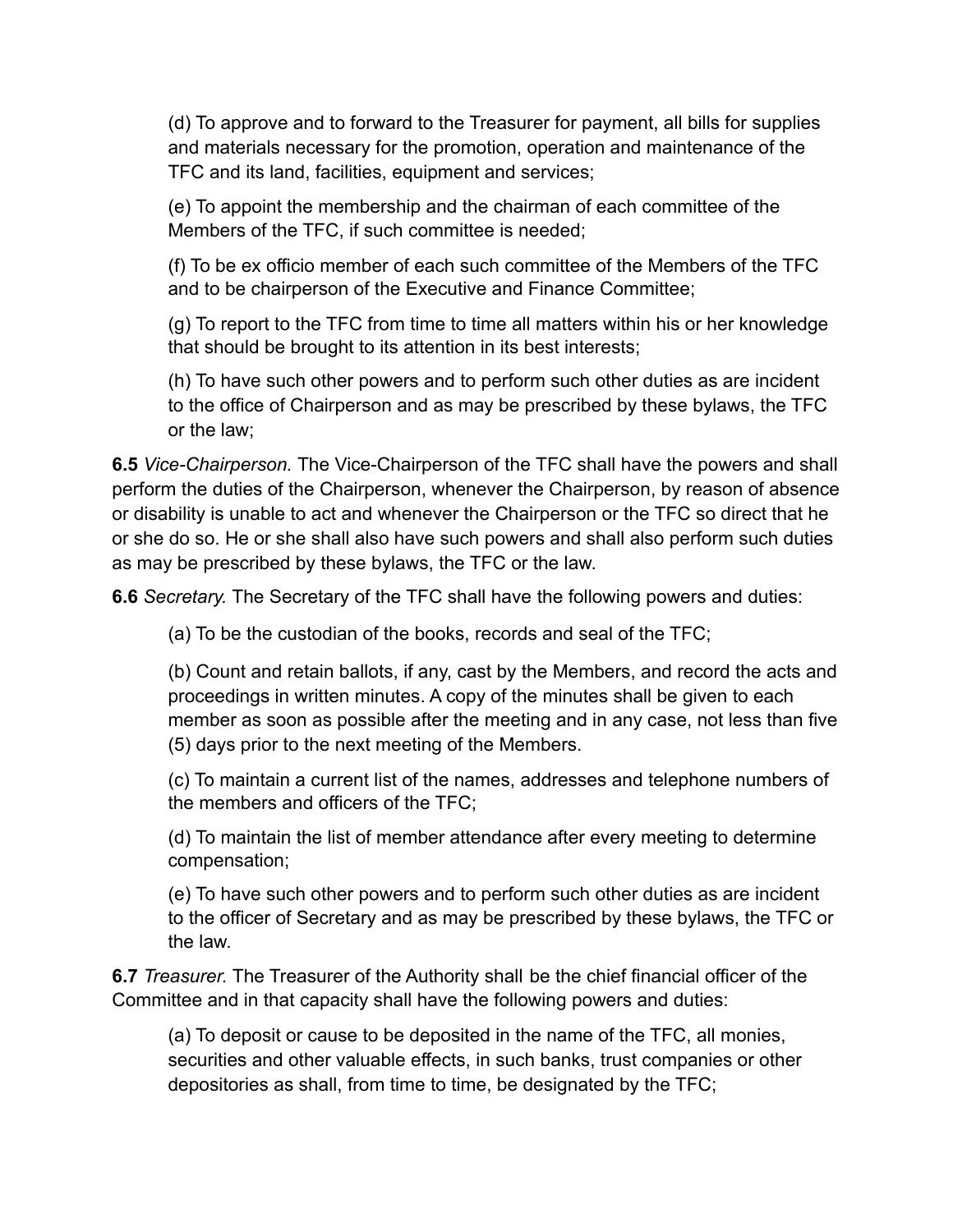(b) To keep accurate lists and descriptions of all accounts, properties and business transactions of the TFC;

(c) Submit the names of the member attendance to the appropriate body for member compensation at the time intervals designated by the majority vote of the members of the TFC in conjunction with the paying body;

(d) To receive and give receipts for monies due and payable to the TFC from any source whatever;

(e) To make or cause to be made such disbursement as the TFC may direct and to see to the proper drafting of all checks, drafts, notes and orders for the payment of money as required in the business of the TFC and as the TFC may direct;

(f) To render to the Chairperson and the Members, whenever they reasonably may request it, an account of all business transacted by him or her on behalf of the TFC and a financial statement in form reasonably satisfactory to them, showing the financial condition of the TFC as of whatever date they reasonably may request;

(g) To have such other powers and to perform such other duties as are incident to the office to Treasurer and as may be prescribed by these bylaws, the TFC or the law.

**6.8** *Parliamentarian.* The Parliamentarian shall maintain the dignity and order of each meeting of the TFC and thus shall have the following powers and duties:

- (a) Maintain order at all meetings of the Members, as well as practice conflict resolution;
- (b) Advise the Chair in matters of parliamentary procedure and shall be familiar with the Bylaws of the TFC;
- (c) Have an up-to-date copy of the most recent edition of Robert's Rules of Order.

#### **Article VII**

#### *Committees*

**7.1** *Special Committees.* The members of the TFC may have such special committees as the TFC may deem appropriate.

**7.2** *Appointment; Removal; Dissolution*. Each special committee member and each special committee chairperson shall be appointed and may be removed with or without cause by the Chairperson of the TFC. Each special committee may be dissolved by the TFC as the TFC may deem appropriate.